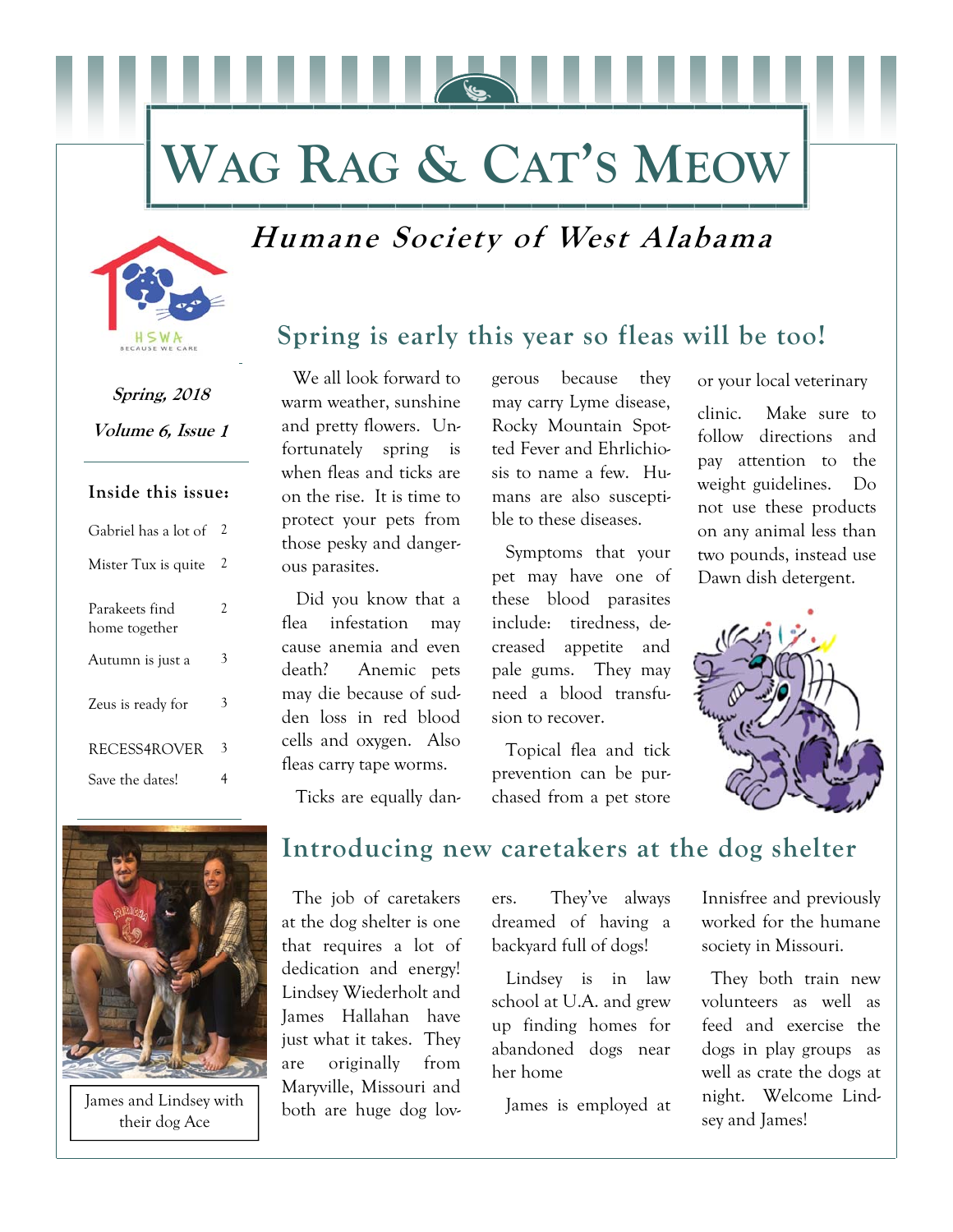Page 2 No. 2 Wag Rag & Cat's Meow



Gabriel with Kathy Box, cat shelter coordinator, ready for his television debut on WVUA for Pet of the Week.

## **Gabriel is an angel with lot of heart!**

 Last fall we got three precious kittens named Angel, Michael and Gabriel. So named because they were born to a young stray mother who had to have a Csection and was named Miracle.

 When they were vetted we discovered that Gabriel had a possibly life-threatening heart murmur. We scheduled him for a visit with a pet cardiologist in Birmingham where he had an ultrasound done of his heart.

 We got the good news that while Gabriel does have a heart murmur, it is not life-threatening at all! He will need a follow-up visit in a year to make sure he is doing well.

 At this time Gabriel is a healthy, playful kitten and needs a loving home to call his own. He loves to be held and is constantly purring! He loves other cats and children too. Gabriel is eight months old.



## **Mister Tux is quite the charmer at the shelter**

 This lucky guy is Mister Tux, appropriately named and formally dressed. Mister Tux is a very handsome and sophisticated charmer, approximately seven years old and about eleven pounds.

cued after the 2011 tornado that hit Tuscaloosa. He'd love to be your permanent escort anywhere– to greet you at the front door and be your constant companion.

nosed with inflammato-

ry bowel syndrome and returned to the HSWA , but we now have him on medication and a special diet to alleviate the problem. He deserves another chance for a forever home. Tux is fully vetted and neutered.



Mister Tux was diag-



This family of parakeets was so happy to be adopted all together. What luck!

### **Love is in the air for these cute parakeets**

 The HSWA is not just about dogs and cats. We recently helped find homes for seven parakeets!

 We got a call from a lady who offered to foster birds for us. I explained that we rarely got a call bout birds, but wrote down her contact information.

 Two days later I got a call from a family who was moving across the country and was not able to take their parakeets.

 We posted them on petfinder. About a week later the foster called and had found homes for all seven together with an experienced bird lover.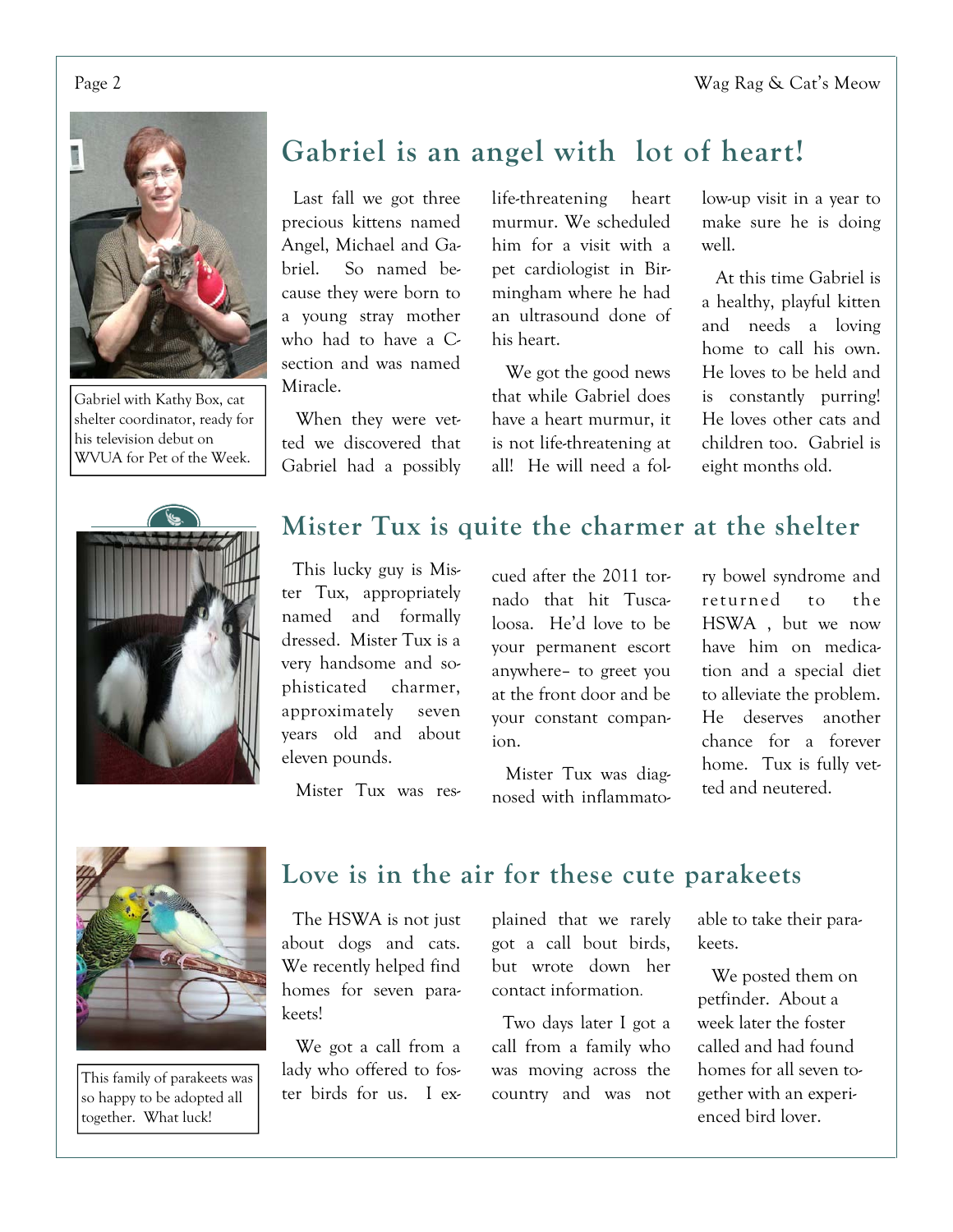## **This blonde bombshell is a just a little princess**

 Meet Autumn, a four year old female Chihuahua mix weighing twelve pounds. She is very loving and would make a great companion for someone who wants a lap dog.

 Autumn is currently in a foster home with several other dogs. It does take her some time to develop trust with people and other dogs, but she has done it.

 She has to be an indoor only dog, but she does walk nicely on a leash, doesn't chew and rides well in the car.

 This dog should be fine with older children (12 and up), but not young children due to her size.

 Autumn does have flea allergies, so prevention is important. She is fully vetted, heartworm negative and spayed. This darling dog is ready for a home and a lap to call her own!



Autumn is the perfect size for a lap dog! Is yours available?

## **Zeus has a cute tail, it curls up and over itself**

 Zeus is a three year old Labrador/Terrier mix. He has a smooth golden brown coat and weighs forty pounds.

 He is a fun, adventure loving dog. He never meets a stranger and loves to travel. He'd be a great companion for a hiker or nature lover. This sweet boy gets along great with other dogs and kids too.

 Zeus is smart and knows several commands such as sit and shake. He is house and

crate trained. Belly rubs are his favorite! This dog loves to please and would make a great family member for an active person or family.

 Zeus is UTD on shots, micro-chipped, and neutered.



Let's find Zeus a loving, forever home!

## **Local dog walking service now available**



 One of the HSWA board members and vice-president, Tina Miller has started a dog walking business. Tina is one of the people who does adoptions at our dog shelter, so she has lots of experience handling dogs. You might have also seen her on WVUA for a "Pet of the Week" segment. Contact her at 205-886-5702 or email recess4rover1@gmail.com. You can also visit the website at RECESS4ROVER.com.

 If you are looking for an experienced, responsible person to walk your dog, this is the one to call!